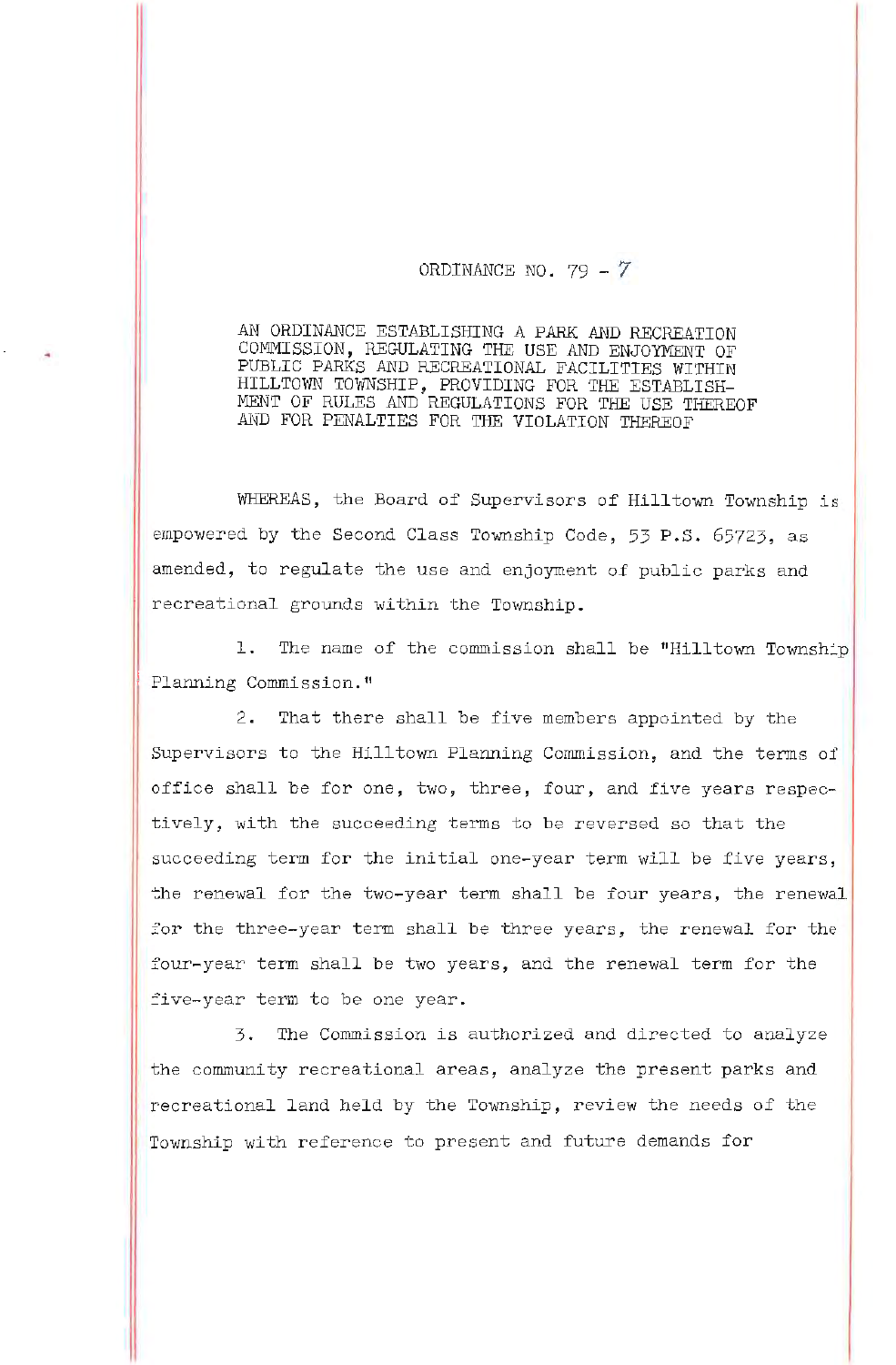recreational facilities and determine the extent of the needs and to recommend to the Township Supervisors a detailed recreational program, along with an appraisal of the public expenditures necessary to meet the program. Planning Commission shall also recommend to the Supervisors the need, if any, to avail themselves with consultation by state and county agencies, as the agencies relate to the park and recreational needs of the Township

4. In addition to the above powers conferred by this ordinance, the Planning Commission is authorized and directed to promulgate a series of rules and regulations to govern the use of Township parks and playgrounds for present and future use. The rules and regulations shall be amended from time to time by the Commission as required to meet the needs of the community. The rules and regulations shall be submitted to the Supervisors who will adopt the same as required to give legal effect to the rules and regulations.

5. The rules and regulations so adopted by the Supervisors shall be posted in the park or recreational grounds and violations of the same shall be punishable in summary proceedings before the District Justice of the Peace. The penalty for the violation shall be the cost of prosecution and a fine of not more than Three Hundred Dollars (\$300.00), and in default of the payment thereof, imprisonment in the Bucks County Prison for a period not exceeding five (5) days. Each and every violation shall constitute a separate offense, and the imposition of one penalty shall not excuse the violation or permit it to continue.